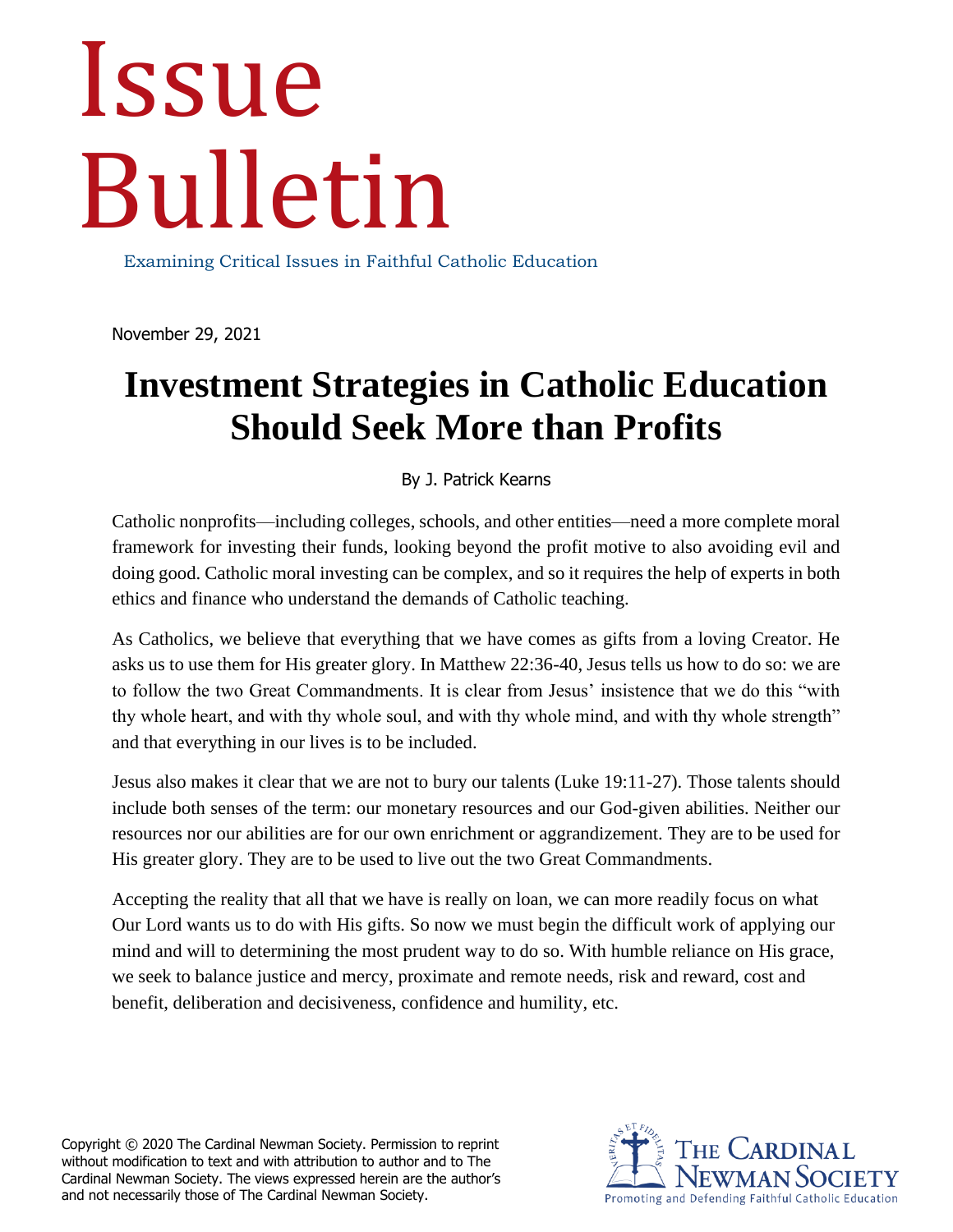#### **Material Realities, Spiritual Significance**

Angels have the luxury of an immaterial existence, but men do not. Therefore, God has charged us from the days in the Garden until the Last Judgement to sanctify ourselves in a material world. That world has grown more complex, as it has moved from the good and evil of an apple on a Tree to the good and evil of an Apple in your phone. One unfortunate example of today's complexity is the ubiquitous presence of pornography. Since the abolishment in 1968 of the Hollywood Code on morality in motion pictures and the 1973 Supreme Court case redefining obscenity (*Miller v. California*), companies' direct and indirect involvement in pornography has exploded.

In simpler times, living out justice and mercy could be largely achieved through a code of conduct evidenced in the Torah. Jesus supplemented the Ten Commandments with the Beatitudes. As the Church's Magisterium developed the spiritual and corporal works of mercy and the growing body of social teaching, the need for prudent judgment regarding material affairs has increased dramatically. In finance, as in human conduct generally, the concrete application of the Beatitudes requires much more study and analysis than the simpler application of the prohibitions of the Ten Commandments. As an example, it can be easier to avoid investing in companies that manufacture abortifacients than it is to identify investment opportunities that "bless the merciful."

Much has been studied and written regarding the criteria for making judgments about economic systems, and St. John Paul II and Pope Francis have written extensively about the need for employers to emphasize the person over profit. However, there remains much more to be considered about the application of these Great Commandments to the financial affairs of individuals and nonprofit institutions. For Catholics and Catholic institutions with monetary talents, a proper formation of mind and will is critical.

#### **Investing for Profit, with Integrity, for the Common Good**

As a general rule, Catholic nonprofit institutions in this country seem to have taken a rather secular approach to these issues. The maxim for investments has been: "Get good portfolio returns and use them to advance our mission." Does that sound like it is infused with the two Great Commandments?

For a long while, it seemed there was little attention to moral considerations on both how invested money is used and how the money is made. Somehow the principle that "the end does not justify the means" was lost. What moral/ethical concerns have emerged on Wall Street have been very much a mixed bag, with the current focus on ESG (Environmental, Social, and Governance) investing. A classic example is the popular focus on protecting the environment; that can be an important good, but without a proper moral perspective, it can lead to such evils as population control.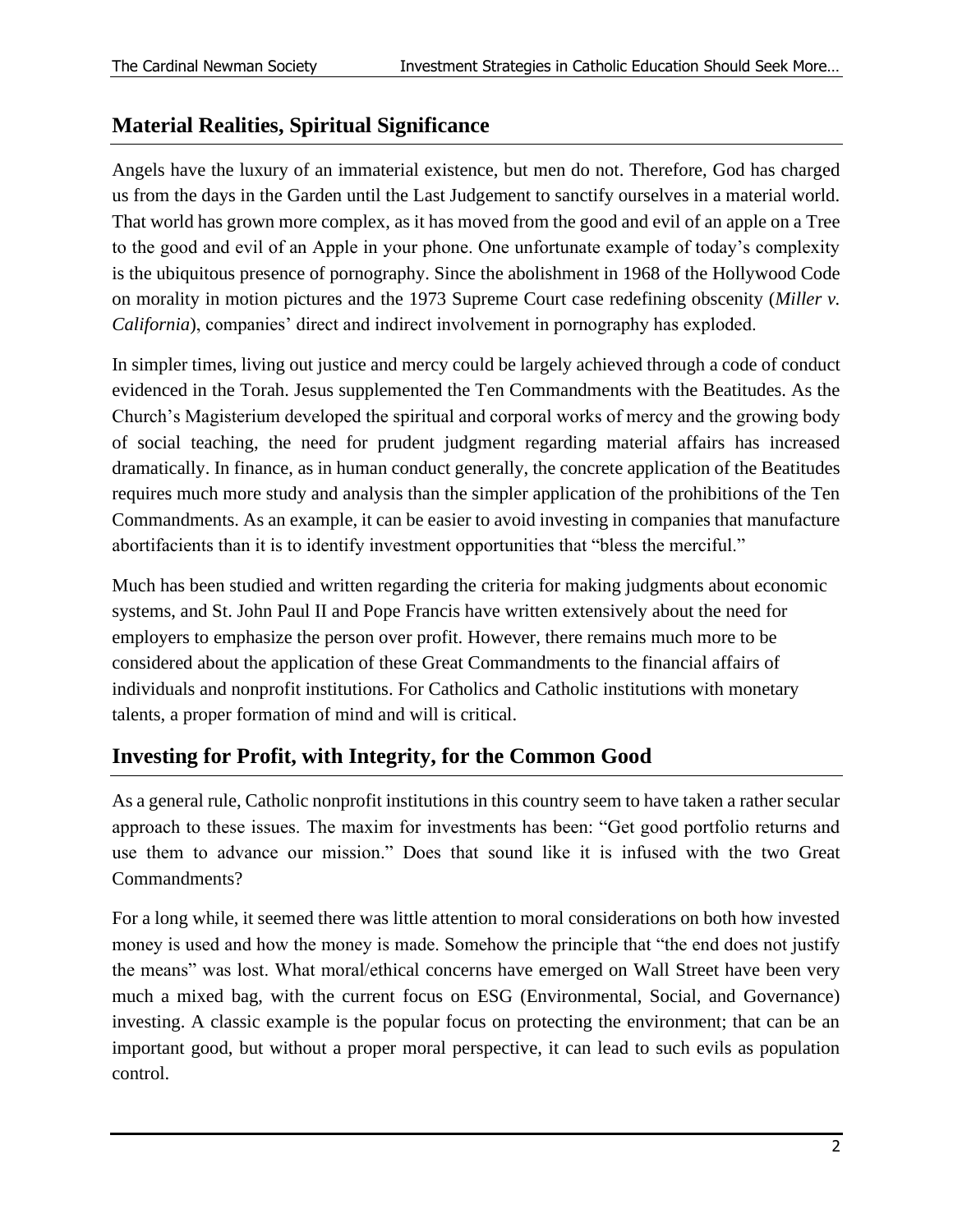Endowments, foundations, and retirement savings should be vigorously reviewed on the basis of the avoidance of evil and the promotion of good — a commitment to both the Ten Commandments and the Beatitudes. Just as many Catholics prayerfully protest abortion clinics and also promote pregnancy centers, the same avoidance of evil and promotion of good should be applied to portfolios. If the managers of labor union pension funds can have strong enough conviction to do business only with those that support "the working man" and refuse to do business with those that do not, our Catholic principles demand an even more deliberate strategy.

The common tool for the avoidance of evil in a portfolio has been the utilization of "screening services," by which specific violators are excluded from the portfolio, such as pharmaceutical companies that manufacture or distribute abortifacients. Unfortunately, the screen is only as good as the data available. In addition, very few consultants are familiar with the criteria used by the screening service: Is a company screened based on revenues or earnings or charitable gifts? What percent of revenues, earnings, or charitable gifts warrants disqualification? Does every drugstore chain get disqualified if it dispenses certain drugs? Is there any "offset" for the good that the store provides in making legitimate medicines available to the sick?

These deliberations can be tricky, as numerous prudential decisions need to be made on a variety of investments. For those decisions to be fully informed, a blend of investment expertise and moral theology needs to be applied. Rarely is the investment committee of a Catholic institution comprised of members with the requisite blend of expertise. Even worse, investment consultants are often hired who also lack such expertise. As the Gospel warns us: "If a blind man guides a blind man, both will fall into a pit" (Matthew 15:14).

The avoidance of evil should also extend to the asset managers, investment consultants, attorneys, and other professionals hired by the Catholic institution. If employees are expected to be practicing Catholics who are faithful to the Magisterium, why would compensation in the form of fees be paid to anyone who does not meet that description? What a scandal to pay fees to someone, who then uses some of that income to advance organizations diametrically opposed to the Catholic faith! While it would be nice if everyone did the right thing because it is the right thing to do, many times we do the right thing because of the negative consequences of doing the wrong thing. Insisting that every service provider align with the principles of the institution can be a concrete opportunity for evangelization.

### **A Teachable Moment**

It would be wonderful if Catholic institutions could provide serious leadership on these issues by consulting with experts in moral theology and experts in finance. Catholic nonprofits need concrete criteria based on experience with screening services and asset management across various asset classes. The criteria need to be supported by a careful application of Catholic moral theology. For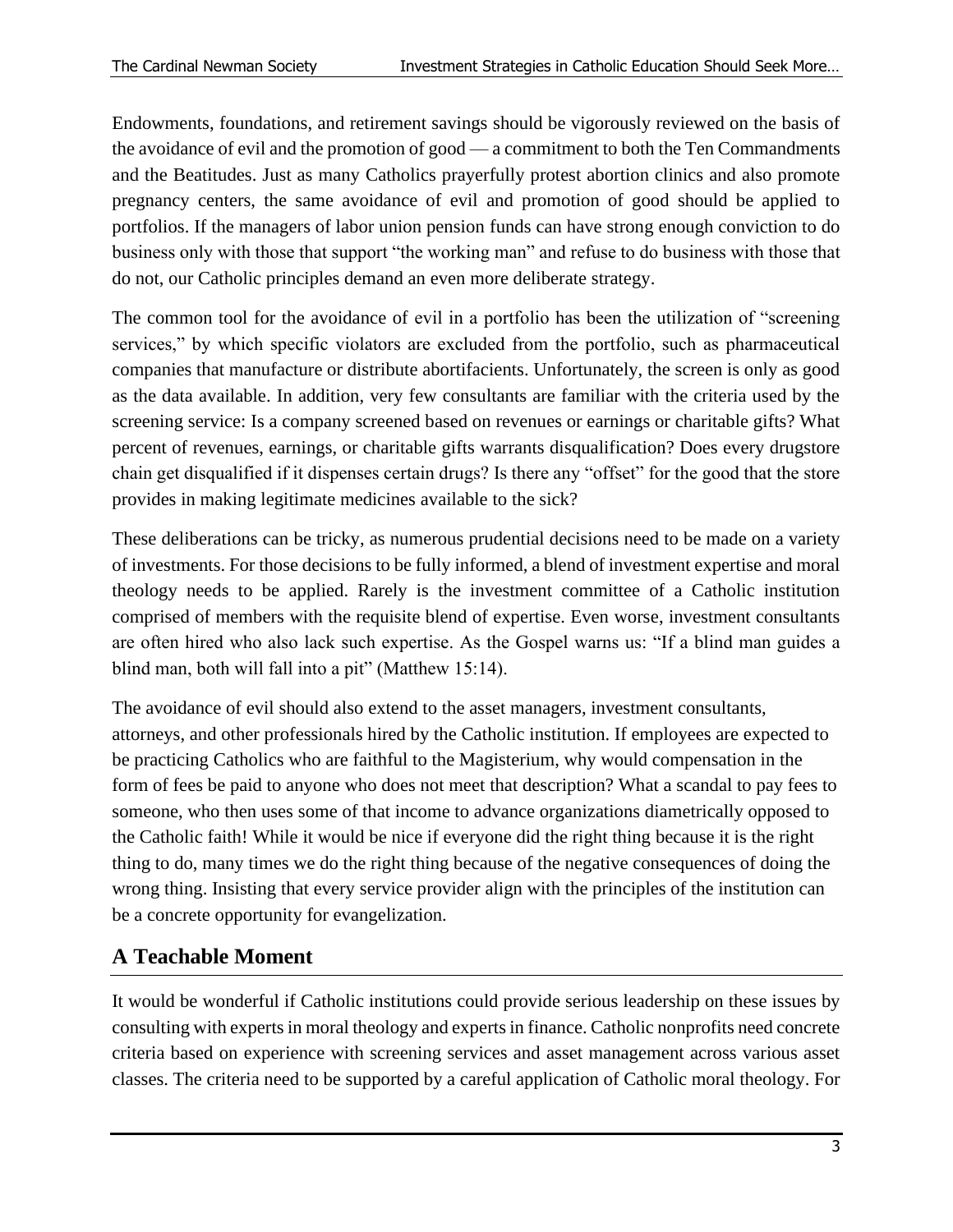example, how does the First Commandment bear on portfolio growth goals? Is there a point at which pursuing a larger and larger endowment becomes the pursuit of "a strange god?"

While there is significant research to indicate that a morally screened portfolio does not necessarily lead to reduced market performance, questions of potential return shortfalls (short term and/or long term) should be considered. Is there a consensus on Proverbs 16:8, "Better a little with justice, than a large income with injustice"?

Just as the Ten Commandments are a wonderful guide to the avoidance of evil, so the Beatitudes are a wonderful guide to the promotion of good. As human experience demonstrates, prohibitions are easier to enact than commitments to pursue the good, the true, and the beautiful. Still the followers of Jesus should not settle for less, just because it is more difficult. Catholic nonprofit investment committees should be willing to spend the time and energy to wrestle with these challenges on a regular basis. Achieving acceptable rates of return while avoiding evil is commendable but insufficient. We are called to both hate the sin and love the sinner.

Here are some simple initial steps that might be taken to implement these commitments:

- Ensure that employee retirement plans include some Catholic values-screened mutual fund options (there are various fund providers available).
- Ensure that the investment management consultant on the endowment portfolio has specific expertise on these issues and has a robust professional practice concentrated in Catholic institutions.
- Form an ad hoc committee of the board of directors to review all service providers contracted with the institution to verify commitment to the teachings of the Magisterium. (Student interns can be a convenient source of assistance for such research.)

Ultimately, a commitment to "Catholic morally responsible investing" is a call to accepting the reality of natural moral law and the truth of Catholic moral principles. Investing in companies that ultimately kill their customers are clearly bad investments: abortion kills the child, and pornography kills the man. Investments in businesses that promote what is good in man's nature should prosper with proper corporate management. Of course, all of this requires professional investment expertise, but it also requires an unrelenting passion for aligning talents with the two Great Commandments.

There is no one moral theologian who has all the answers, just as there is no one asset management company that has all the answers. An enormous amount of prayer, study, discussion, and analysis needs to be done. It is worth the effort. The impact can be enormous.

It is now estimated that over one third of all investment assets under management are managed with some kind of socially responsible screening. As these policies grow in influence on Wall